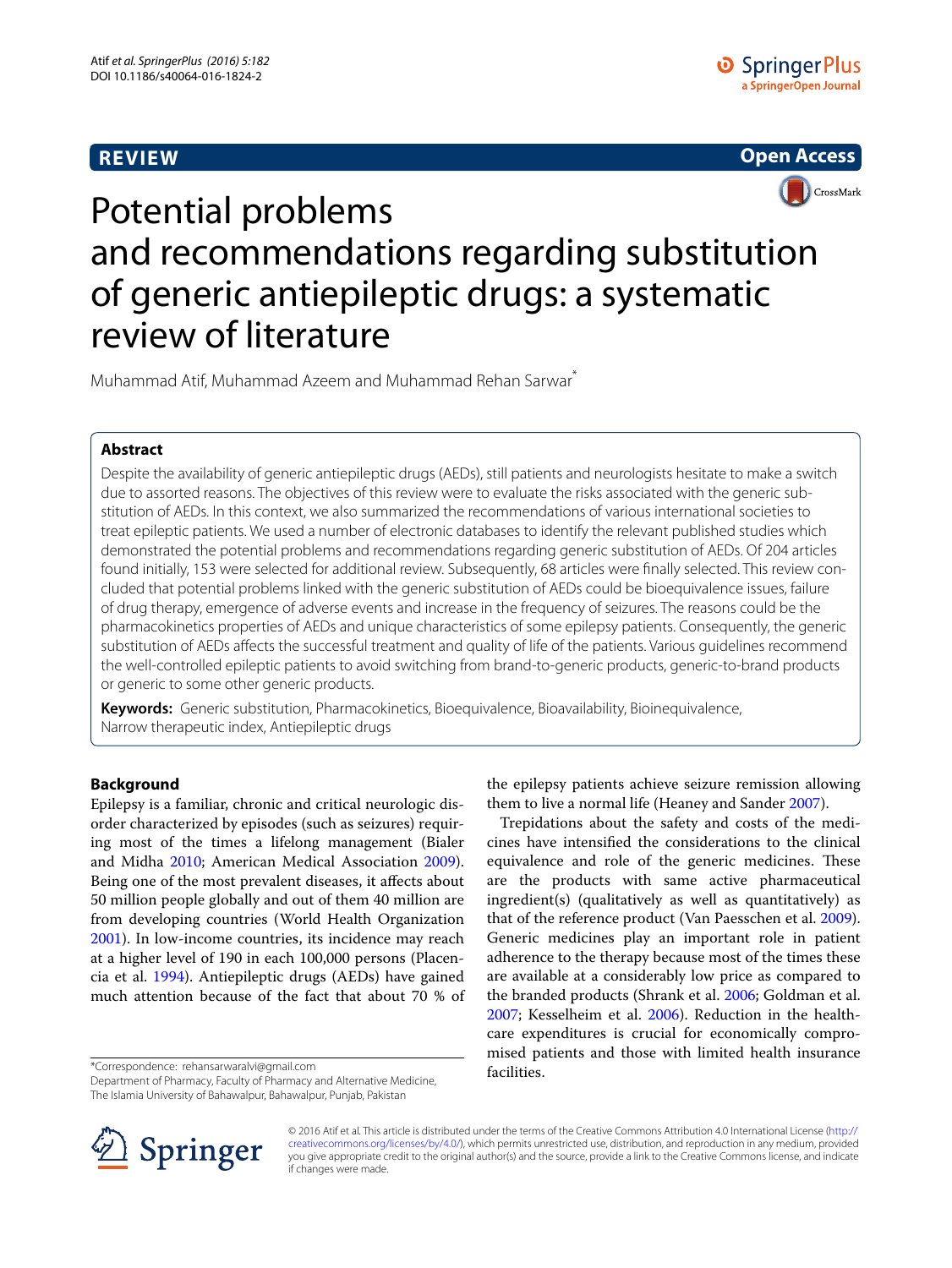United States' Food and Drug Administration (US FDA) states that, in 1984, about 12 % of the prescriptions included generics and this increased to 44 % in 2000. Regardless of this growth, the increment in the cost accounted for only 8 % (Bialer and Midha [2010](#page-6-0)).

Nevertheless, the major factor attributed to the extensive use of generic substituents is the reduced cost, yet low cost based generic substitution in epilepsy patients without taking into considerations the unique behavior of the disease is questionable (Jobst and Holmes [2004\)](#page-6-4). Researchers have suggested that during the course of epilepsy treatment, generic substitution should either be avoided or be done with great precautions (Gidal and Tomson [2008](#page-6-5); Krämer et al. [2007](#page-6-6); Crawford et al. [2006\)](#page-6-7) because it may lead to various complications in the patients. The reasons accountable to these problems are still not fully explored. Consequently, the American Academy of Neurology (AAN), various patient organizations and other medical associations have argued the generic substitution without the physician's approval (Andermann et al. [2007](#page-5-1)).

The objectives of the current review were to identify potential problems arising from the generic substitution of AEDs with prime focus on their pharmacokinetics parameters, desired outcomes and recommendations.

## **Review**

## **Search strategy and selection criteria**

We explored databases (PubMed, ScienceDirect, Google Scholar, Scopus, Medline, Embase, ProQuest, Springer-Link, EconLit, etc.) from 1980 to April 2015 with these keywords: "generic substitution", "pharmacokinetics", "bioequivalence", "bioavailability", "bioinequivalence" and "narrow therapeutic index", together with generic names of antiepileptic drugs in diverse combinations with BOOLEAN and MeSH search. Further publications were recognized by a manual search of the bibliography and reference section of related papers. Of 204 articles found initially, 153 were selected for further review. Of 153 articles, 68 were finally selected (Fig. [1](#page-1-0)).

<span id="page-1-0"></span>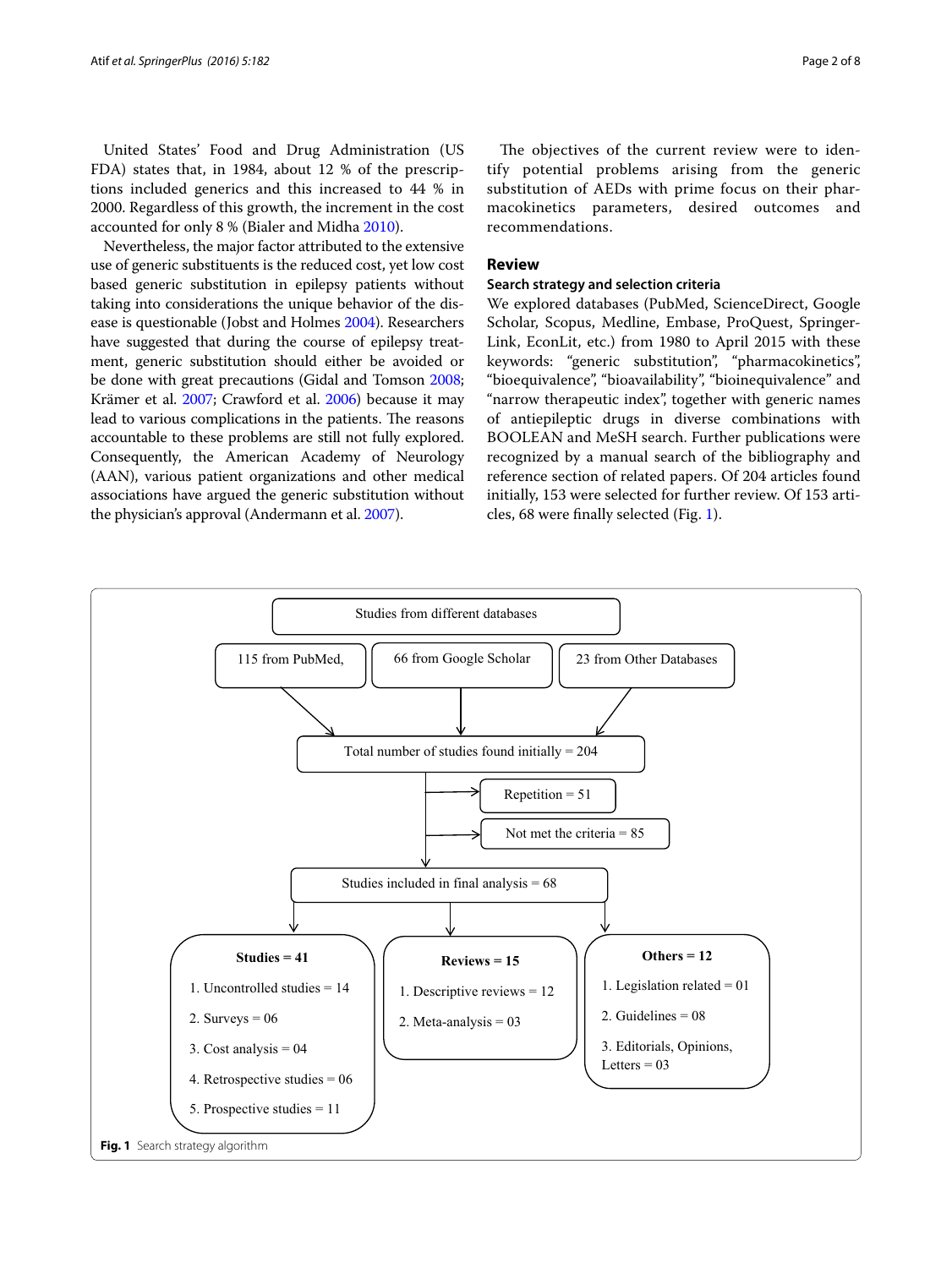#### **Results and discussion**

## **Potential problems with the use of generic antiepileptic drugs**

It is recommended in the several guidelines to monitor the serum levels of AEDs in case generic substitution is made. This is done to confirm that the drug contact stays unaffected (Majkowski et al. [2004;](#page-6-8) Krämer et al. [2007\)](#page-6-6).

If a dose adjustment is required, it should be done in such a way to avoid potential problems as a consequence of too low (therapy failure) or too high (adverse effects emergence) drug exposure. Preferably, the serum drug levels should be monitored both before and after the generic substitution of AEDs. However, practically it is not possible all the times, and may have cost implications. Furthermore, the serum drug levels of some newer AEDs are inadequately described. Nevertheless, systematically collected data of serum drug concentrations during generic substitution of AEDs offer opportunities to evaluate bioequivalence (BE) in routine care settings, and to identify the generics with potential risks to the patients.

Here, in this review we have summarized some of the problems associated with generic substituted older and newer AEDs among epileptic patients (Table [1\)](#page-2-0).

Although, the reasons of these potential problems are still under-discussion, many researchers have proposed different hypothesis regarding the risks arising due to the generic substitution of AEDs. Three key aspects suggested by many researchers are; pharmacokinetics characteristics of AEDs, wide-ranging bioequivalence criteria and high-risk patient groups.

#### *Pharmacokinetics characteristics of AEDs*

The AEDs have numerous pharmacokinetics factors that may upsurge the probability of problems associated with generic substitution (Table [2](#page-3-0)) (Crawford et al. [2006](#page-6-7); Walker and Patsalos [1995](#page-7-4); Perucca [1999](#page-7-5); Morselli and Franco-Morselli [1980](#page-6-9); Bauer et al. [1982](#page-6-10)).

Due to these attributes, it is frequently asked whether it is rational to switch the AEDs and pose the patients at the risk of adverse clinical condition. For instance, compromising potential breakthrough seizures and toxicity associated with the generic substitutions of branded

| <b>AEDs</b>   | <b>Potential problems</b>                                     | <b>References</b>                                                                                                                             |
|---------------|---------------------------------------------------------------|-----------------------------------------------------------------------------------------------------------------------------------------------|
| Carbamazepine | Increased breakthrough seizures with generic substitution     | Sachdeo and Belendiuk (1987), Welty et al. (1992), Koch and Allen<br>(1987), Hartley et al. (1991), Berg et al. (2008), Hartley et al. (1990) |
|               | Failure of drug therapy with generic substitution             | Meyer et al. (1992), Welty et al. (1992), Jain (1993)                                                                                         |
|               | Toxicity and increased serum levels with generic substitution | Gilman et al. (1993), Jumao-as et al. (1989), Reunanen et al. (1992)                                                                          |
|               | Adverse effects with generics                                 | Neuvonen (1985), Hartley et al. (1990), Olling et al. (1999), Garnett et al.<br>(2005)                                                        |
| Phenytoin     | Increased breakthrough seizures with generic substitution     | Yamada and Welty (Yamada and Welty 2011), Berg et al. (2008)                                                                                  |
|               | Toxicity and increased serum levels with generic substitution | Soryal and Richens (1992)                                                                                                                     |
|               | Adverse effects with generics                                 | Chen et al. (1982)                                                                                                                            |
| Valproate     | Increased breakthrough seizures with generic substitution     | Berg et al. (2008)                                                                                                                            |
|               | Failure of drug therapy                                       | Margolese et al. (2010), Sherr and Kelly (1998)                                                                                               |
|               | Toxicity and increased serum levels with generic substitution | Levine et al. (2000)                                                                                                                          |
|               | Adverse effects with generics                                 | Margolese et al. (2010), Sherwood et al. (1998), Wassef et al. (2005),<br>Zarate et al. (1999), Schwartz et al. (2000)                        |
| Leviteracetam | Increased breakthrough seizures with generic substitution     | Armstrong et al. (2010), Fitzgerald and Jacobson (2011),<br>Chaluvadi et al. (2011)                                                           |
|               | Adverse effects with generics                                 | (Chaluvadi et al. 2011)                                                                                                                       |
| Topiramate    | Increased breakthrough seizures with generic substitution     | Duh et al. (2009b)                                                                                                                            |
|               | Adverse effects with generics                                 | Pineyro-Lopez et al. (2009)                                                                                                                   |
| Gabapentin    | Increased breakthrough seizures with generic substitution     | Berg et al. (2008)                                                                                                                            |
| Phenobarbital | Failure of drug therapy                                       | Bankstahl et al. (2013)                                                                                                                       |
| Oxcarbazepine | Increased breakthrough seizures with generic substitution     | Cook et al. (2009)                                                                                                                            |
| Lamotrigine   | Increased breakthrough seizures with generic substitution     | Makus and McCormick (2007), Nielsen et al. (2008)                                                                                             |
|               | Toxicity and increased serum levels with generic substitution | Srichaiya et al. (2008), Sabroe and Sabers (2008), Nielsen et al. (2008)                                                                      |
|               | Adverse effects with generics                                 | Andermann et al. (2007), Makus and McCormick (2007)                                                                                           |
| Primidone     | Increased breakthrough seizures with generic substitution     | Wyllie et al. (1987)                                                                                                                          |
| Zonisamide    | Increased breakthrough seizures with generic substitution     | Berg et al. (2008)                                                                                                                            |

#### <span id="page-2-0"></span>**Table 1 Potential problems reported with generic substitution of AEDs**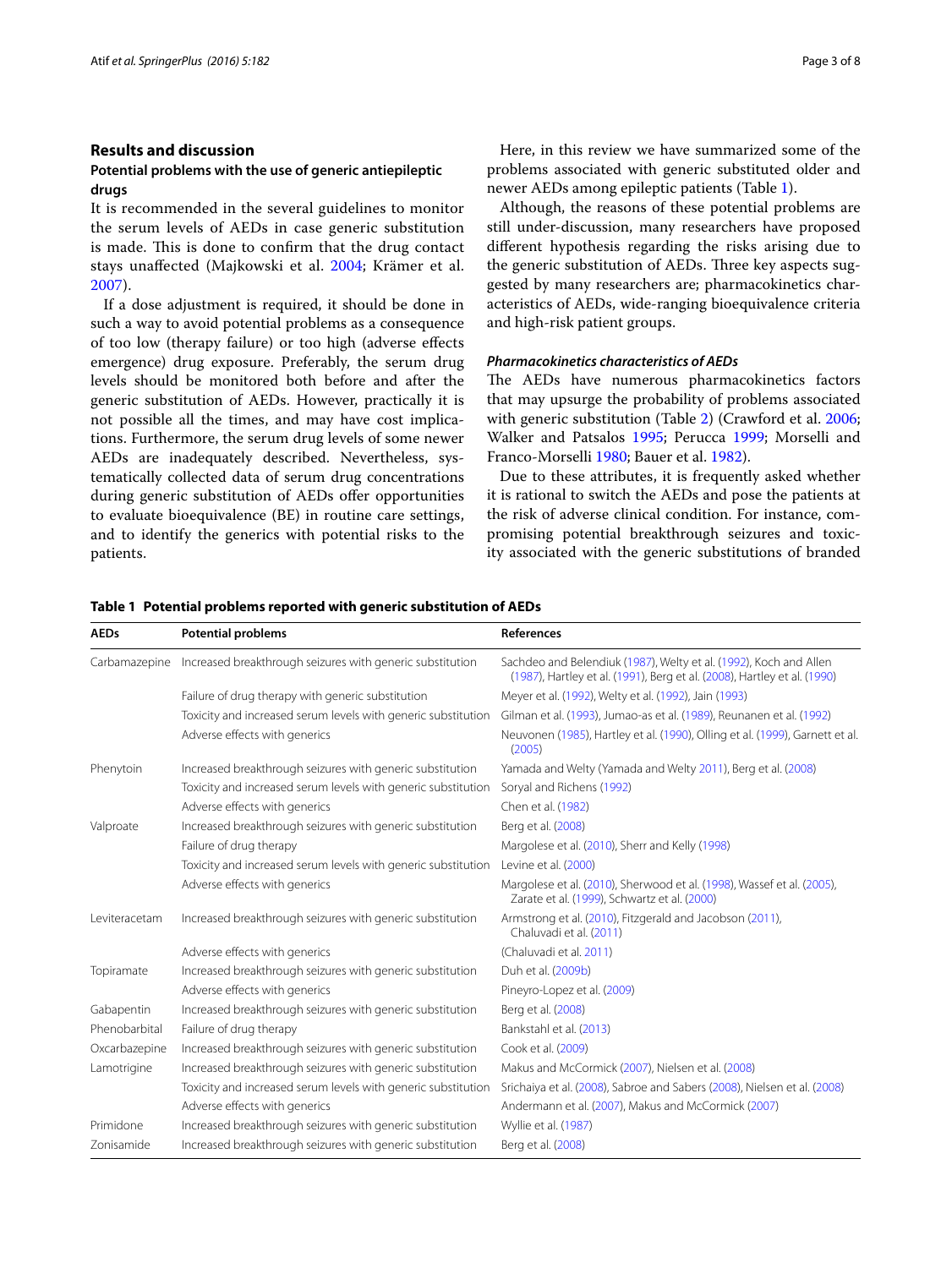| <b>AEDs</b>   | Therapeutic range   | Pharmacokinetics parameters |                      |                            |
|---------------|---------------------|-----------------------------|----------------------|----------------------------|
|               |                     | Narrow therapeutic range    | Low water solubility | Nonlinear pharmacokinetics |
| Carbamazepine | $4 - 12 \mu q/ml$   | Yes                         | Yes                  | Yes                        |
| Phenytoin     | $10 - 20 \mu g/ml$  | Yes                         | Yes                  | Yes                        |
| Valproate     | 50-100 µg/ml        | Yes                         | No                   | Yes                        |
| Phenobarbital | 20-40 µg/ml         | Yes                         | No                   | No                         |
| Ethosuximide  | 40-100 µg/ml        | Yes                         | No                   | Yes                        |
| Gabapentin    | $4-20 \mu q/ml$     | Yes                         | No                   | Yes                        |
| Lamotrigine   | $4-20 \mu g/ml$     | No                          | Yes                  | No                         |
| Levetiracetam | $5-40 \mu q/ml$     | Yes                         | No                   | No                         |
| Oxcarbazepine | 10-40 µg/ml         | Yes                         | Yes                  | No                         |
| Topiramate    | $10 - 20 \mu g/ml$  | Yes                         | Yes                  | No                         |
| Tiagibine     | 100-300 ng/ml       | Yes                         | <b>No</b>            | No                         |
| Vigabatrin    | $0.8 - 36 \mu q/ml$ | Yes                         | No                   | No                         |
| Primidone     | $5-10 \mu g/ml$     | Yes                         | Yes                  | No                         |
| Felbamate     | 30-100 µg/ml        | Yes                         | Yes                  | No                         |
| Zonisamide    | 10-40 µg/ml         | Yes                         | Yes                  | Yes                        |

<span id="page-3-0"></span>**Table 2 Pharmacokinetics characteristics of AEDs which may increase the probability of problems associated with their generic substitution**

carbamazepine and phenytoin respectively (Gidal and Tomson [2008](#page-6-5)).

According to the FDA, a drug is categorized as NTI if the minute changes in dose or blood concentration might cause dose and blood concentration dependent severe therapeutic failures or adverse drug reactions (Yu [2011](#page-7-22)). NTI indicates that small differences in the absorption of drugs may cause or lead to substantial negative impacts on health. NTI of AEDs compels the healthcare professionals to continuously monitor the plasma levels of these drugs.

According to the prescribers, there are certain drugs that pose problems upon generic substitution, such drugs can be described as NTI (Nuwer et al. [1990](#page-7-23)). In general, the therapeutic dose of almost all AEDs vary across patients. Therefore, it is highly recommended to individualize the dose of AEDs based on the dose–response data of that particular patient (Crawford et al. [2006](#page-6-7)). This is applicable to almost all AEDs even wider therapeutic index and low toxicity profile drugs such as lamotrigine (Guberman and Corman [2000\)](#page-6-29).

#### *Wide ranging bioequivalence criteria*

The best method to ensure therapeutic equivalency of pharmaceutical products is bioequivalence (BE). The bioequivalency of the generic products have been approved by the FDA since the enforcement of the Drug Price Competition and Patent term Restoration Act in 1984 (Hatch–Waxman Amendments) (Karki [2005\)](#page-6-30). According to the FDA, when two drugs are bioequivalent, it means that both of them will provide similar and desired clinical effects. Bioequivalence can be determined by maximum concentration of a drug in the plasma  $(C_{\text{max}})$  and the area under the plasma level-time curve up to the last quantifiable concentration (AUCt) (Nightingale and Morrison [1987](#page-7-24); Henney [1999;](#page-6-31) Bialer and Midha [2010\)](#page-6-0).

The criteria set by majority of the regulatory authorities for two products to be bioequivalent is that the AUC and  $C_{\text{max}}$  ratios of both the products should fall within a range of 80–125 % with 90 % confidence intervals (CI) (Chenu et al. [2009](#page-6-32); FDA [2003\)](#page-6-33). It would be beneficial to clearly specify the size of the CI for BE studies. As for practical purposes, generics of branded drugs have AUC and Cmax ratios that are very close to 1. With significant differences in either value, it would be unlikely for the CI to lie within the range of 80–125 % (Midha and McKay [2009](#page-6-34)).

As far as two different generics of the same brand are concerned, there could be differences in their  $C_{\text{max}}$  and AUC values. Such type of deviations are very significant for the medicinal products which have NTI, poor solubility, excitatory or inhibitory effects on hepatic enzymes and/or those with non-linear pharmacokinetics (e.g. anticonvulsants) (Crawford et al. [2006](#page-6-7); Borgheini [2003](#page-6-35)). Recently, two articles (using Monte Carlo methods) focused on the quantitative assessment of the generic AEDs, and used classic (80–125 %) and tighter (90– 111.11 %) BE limits. It was verified that generic AEDs should not be considered as therapeutically equivalent products (Karalis et al. [2013,](#page-6-36) [2014\)](#page-6-37).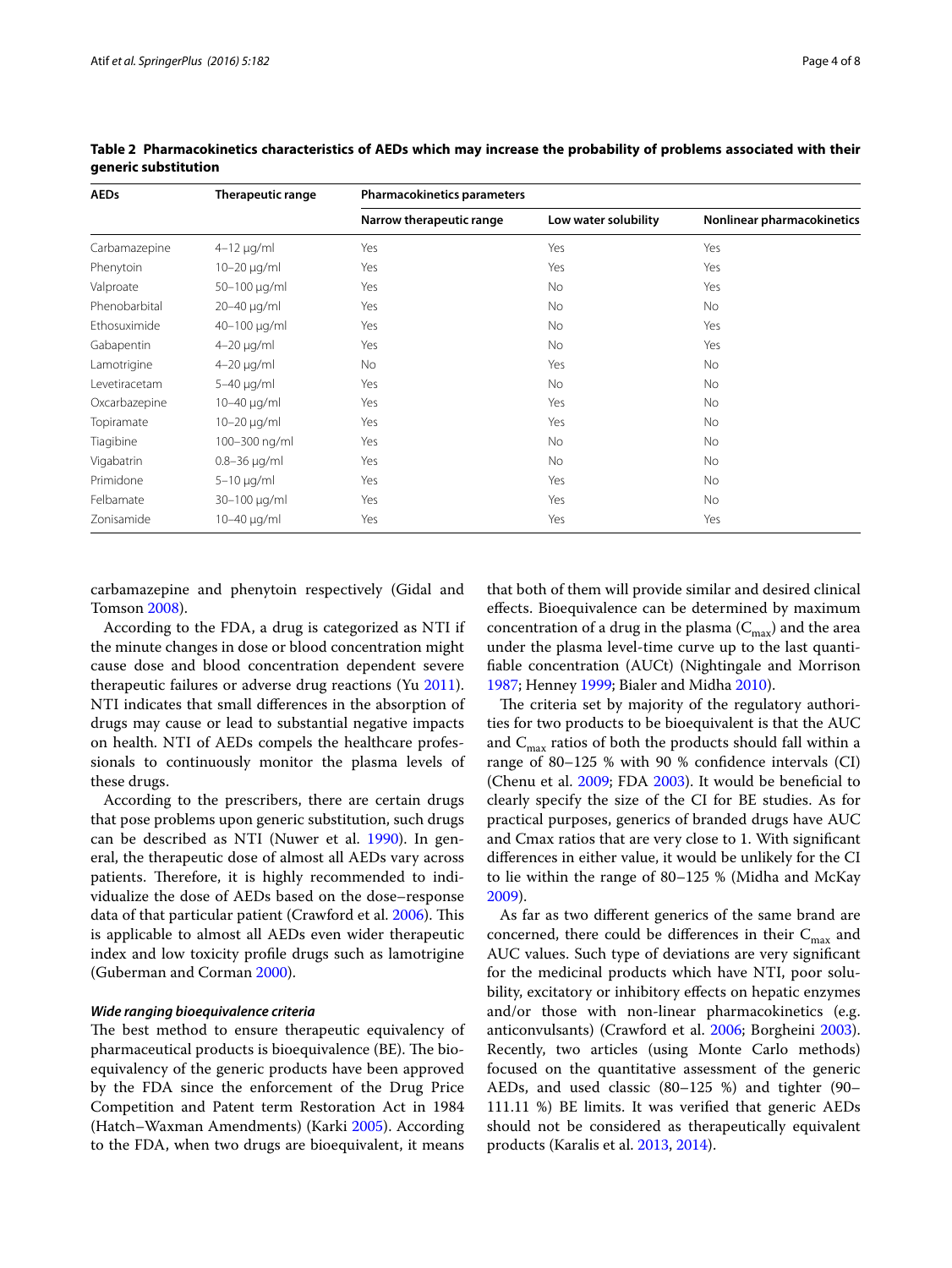The approval of NTI generic products based on the BE parameters is highly controversial because apparently there could be slight differences in the values but the effects could be diverse (Meredith [2003;](#page-6-38) Browne and Holmes [2001](#page-6-39)). Another important consideration in the context of generic substitution is the frequent change in the supply source of generic medicines which may compromise the condition of the patient (Meredith [2003](#page-6-38)). Change in the supply source of medicines is mainly due to availability of generic products at a lower cost. However, the complications arising from generic substitution of some medicines, for example AEDs, direct the physicians and pharmacists to select the medicines based on brand names, specifically in high risk patient groups (Table [3](#page-4-0)). The published studies have already reported that many prescribers and physicians avoided and opposed the generic substitution of the AEDs because of a greater risk of breakthrough seizures (Perucca et al. [2006](#page-7-25); Jobst and Holmes [2004\)](#page-6-4).

#### *High‑risk patient groups*

The problems caused by generic substitution of AEDs may particularly be significant in some specific groups of patients (Table [3](#page-4-0)). There are no systematic studies available regarding these high-risk groups, and there is little or no availability of any documented evidence that allow the quantification of the actual effect of these problems. However, physicians and pharmacists should remain alert to the problems and risks while substituting the generics. Patient-related information on their previous experiences of the generic substitution could also be beneficial to identify the risk-to-benefit ratio of generic substitution.

Examples of proposed risks to epileptic patients associated with generic substitution of medicines include; limited availability of dosage forms, drug elimination problems in renal or hepatic compromised patients, etc. AEDs have pharmacokinetics interactions with oral contraceptives so these may cause problems when used

concomitantly (Crawford [2002](#page-6-40)). Generic substitution of AEDs may cause an abrupt change in the plasma concentration of the drugs, and consequently there might be failure of contraceptive therapy (Tettenborn [2006\)](#page-7-26).

#### **Recommendations from the international societies**

We have summarized the recommendations of various neurological societies in Table [4.](#page-5-4)

# **Limitations**

Few AEDs for example, divalproex sodium and topiramate are also used as prophylactic agents for migraine (Chiossi et al. [2014;](#page-6-41) Steiner et al. [2007;](#page-7-27) Steiner [2005\)](#page-7-28). But, due to the limited data available on the generic substitution of AEDs in migraine patients, and no such recommendations from the headache organizations (American Academy of Neurology and American Headache Society), we mainly focused on the potential problems and recommendations regarding generic substitution of AEDs in epilepsy patients.

#### **Conclusion and recommendations**

Generic substitution is preferred to reduce the healthcare costs. However, the available literature on epilepsy indicate that substitution of AEDs is problematic, especially in certain patient groups. Generic-to-generic substitution is even not recommended based on the unavailability of BE data. Similarly, the wide-ranging criteria for bioequivalence permit variations in the drug exposure that might be clinically significant and require plasma level monitoring to avoid failure of drug therapy or incidence of adverse effects. Due to the potential risk of losing the control over seizures, various guidelines recommend that the well-controlled epileptic patients should avoid switching from brand-to-generic products, generic-tobrand products and generic-to-generic products.

As few AEDs are also used for the prophylaxis of migraine we recommend that the researchers and the

<span id="page-4-0"></span>

| Table 3 Special categories of patients recommended for exclusion from the compulsory generic substitution (Lamy 1986; |  |
|-----------------------------------------------------------------------------------------------------------------------|--|
| Krämer et al. 2007: Crawford et al. 2006)                                                                             |  |

| <b>Special categories</b> | <b>Examples</b>                                                                                                                                                                                                          |  |
|---------------------------|--------------------------------------------------------------------------------------------------------------------------------------------------------------------------------------------------------------------------|--|
| High risk patients        | Extreme age groups, pregnant women, patients with multiple disorders being treated with several drugs, solitary individual, etc.                                                                                         |  |
| High risk diseases        | Chronic diseases, diseases aggravated after the administration of drugs prescribed for co-morbid condition, etc.                                                                                                         |  |
| High risk drugs           | Narrow therapeutic index drugs, drugs requiring individualization of dose, drugs exhibiting severe drug-drug interactions, drugs<br>with the complex therapeutic regimen, drugs initiating the prescribing cascade, etc. |  |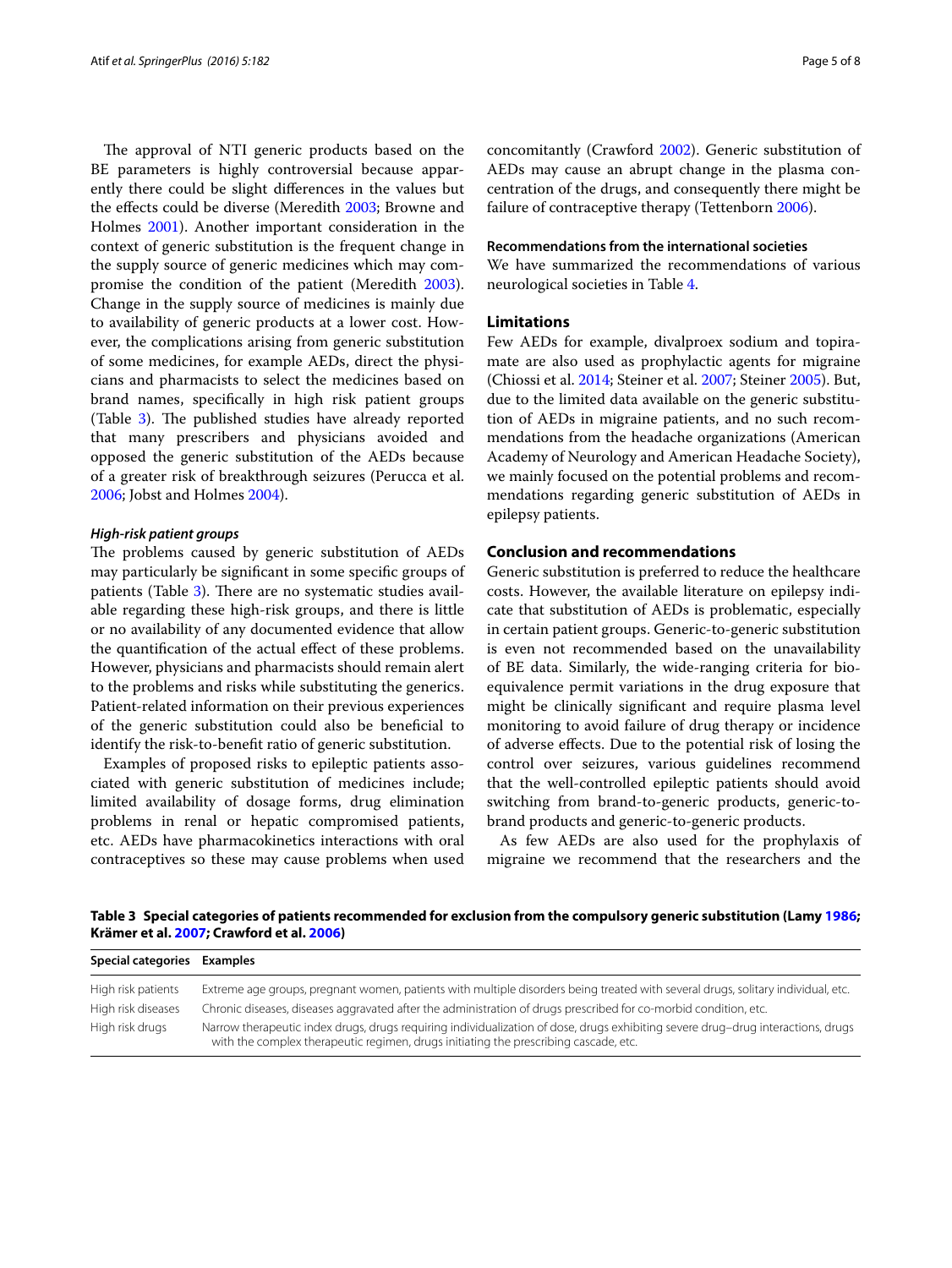| Country           | Organization                           | <b>Principal recommendations</b>                                                                                                                                                                                                                                                                                                                                                                                       |
|-------------------|----------------------------------------|------------------------------------------------------------------------------------------------------------------------------------------------------------------------------------------------------------------------------------------------------------------------------------------------------------------------------------------------------------------------------------------------------------------------|
| United States AAN |                                        | The AAN argues the generic substitution of AEDs and advises to seek consent of attending<br>physician                                                                                                                                                                                                                                                                                                                  |
|                   | Epilepsy Foundation                    | Both physician and patient should give consent and to be notified upon substitution of<br>AFDs                                                                                                                                                                                                                                                                                                                         |
|                   | <b>FDA</b>                             | According to the FDA, a therapeutically equivalent product (either generic or brand) may<br>be expected to have equivalent clinical effects                                                                                                                                                                                                                                                                            |
|                   | American Epilepsy Society              | The physicians involved in epilepsy treatment are trained for selection of appropriate AEDs<br>and their dosages to minimize or eradicate seizures and to avoid adverse events<br>It is done by utilizing the best available scientific evidences and clinical expertise<br>Also, the society contradicts the formulation substitution of AEDs without obtaining<br>approval from the physician as well as the patient |
| England           | <b>NICE</b>                            | Be precautious while generic substitution of AEDs having complex pharmacokinetics that<br>may cause larger differences in therapeutic effects upon minor changes in drug absorp-<br>tion                                                                                                                                                                                                                               |
| Germany           | German chapter of ILAE                 | A switch must be avoided for patients having well-controlled seizures<br>Consider a generic switch towards a lower cost AED only for the patients having poorly<br>controlled seizures. It is better to initiate the treatment with a low-cost AED<br>The serum drug levels should be monitored closely while switching and the patient<br>should be informed about the potential risks                                |
| Italy             | Italian chapter of ILAE                | For patients exhibiting partial controlled seizures upon treatment with a brand AED, it<br>might be appropriate to switch to a generic product<br>The patient should be informed about the properties and nature of these products<br>A switch is not recommended for the patients having well-controlled seizures                                                                                                     |
| France            | LFCE                                   | AEDs belong to a class that may cause problems when substituted. It is recommended to<br>avoid generic substitution of AEDs                                                                                                                                                                                                                                                                                            |
| Poland            | Polish Society of Epileptology         | Because of an increased risk of deterioration in epilepsy patients switching of formulations<br>is contraindicated<br>Pharmacists should not make substitution without informing the physicians and the physi-<br>cians are responsible to make aware the patients of all the potential and possible risks                                                                                                             |
| Scotland          |                                        | Scottish Intercollegiate Guidelines Network Generic substitution of AEDs should not be made as different available formulations of<br>AEDs are not switchable                                                                                                                                                                                                                                                          |
| Sweden            | Swedish Medicinal Products Agency      | Switching between formulations may cause a poor control of seizures                                                                                                                                                                                                                                                                                                                                                    |
| Netherland        | Netherlands Society of Child Neurology | The substitution of AEDs is not recommended                                                                                                                                                                                                                                                                                                                                                                            |

<span id="page-5-4"></span>**Table 4 Guidelines for generic prescription of AEDs (Krämer et al. [2007;](#page-6-6) Connock et al. [2006](#page-6-43); Perucca et al. [2006;](#page-7-25) Network [2003;](#page-6-44) Liow et al. [2007;](#page-6-45) American Academy of Neurology [1990](#page-5-5); Duh et al. [2009a;](#page-6-46) Bialer and Midha [2010\)](#page-6-0)**

*AAN* American Academy of Neurology, *FDA* Food and Drug Administration, *NICE* National Institute for Health and Care Excellence, *ILAE* International League Against Epilepsy, *LFCE* Ligue Francaise Contre L'Epilepsie

associated organizations should conduct similar studies in migraine patients to evaluate the potential benefits and problems with generic substitution, and based on the results recommendations could be made for such patients.

#### **Abbreviations**

AAN: American Academy of Neurology; AEDs: antiepileptic drugs; AUC: area under the plasma level-time curve; BE: bioequivalence; ILAE: International League Against Epilepsy; LFCE: Ligue Francaise Contre L'Epilepsie; NICE: National Institute for Health and Care Excellence; NTI: narrow therapeutic index; US FDA: United States' Food and Drug Administration.

#### **Authors' contributions**

MRS, MAZ and MAT contributed in the concept and design of this review article. MAZ and MRS did the literature search. MAT critically revised the paper for important intellectual content. All authors read and approved the final manuscript.

#### **Competing interests**

The authors declare that they have no competing interests.

#### **Funding**

No funding was involved in the preparation of this article or in the decision to submit it for publication.

Received: 18 September 2015 Accepted: 15 February 2016 Published online: 25 February 2016

#### **References**

- <span id="page-5-5"></span>American Academy of Neurology (1990) Assessment: generic substitution for antiepileptic medication. Neurology 40:1641–1643
- <span id="page-5-0"></span>American Medical Association (2009) Featured Report; Generic Drugs (A-02). In: June 2002 AMA Annual Meeting

<span id="page-5-1"></span>Andermann F, Duh MS, Gosselin A, Paradis PE (2007) Compulsory generic switching of antiepileptic drugs: high switchback rates to branded compounds compared with other drug classes. Epilepsia 48(3):464–469. doi:[10.1111/j.1528-1167.2007.01007.x](http://dx.doi.org/10.1111/j.1528-1167.2007.01007.x)

<span id="page-5-2"></span>Armstrong TS, Choi S, Walker J, Gilbert MR (2010) Seizure risk in brain tumor patients with conversion to generic levetiracetam. J Neurooncol 98(1):137–141. doi:[10.1007/s11060-009-0066-3](http://dx.doi.org/10.1007/s11060-009-0066-3)

<span id="page-5-3"></span>Bankstahl M, Bankstahl JP, Löscher W (2013) Is switching from brand name to generic formulations of phenobarbital associated with loss of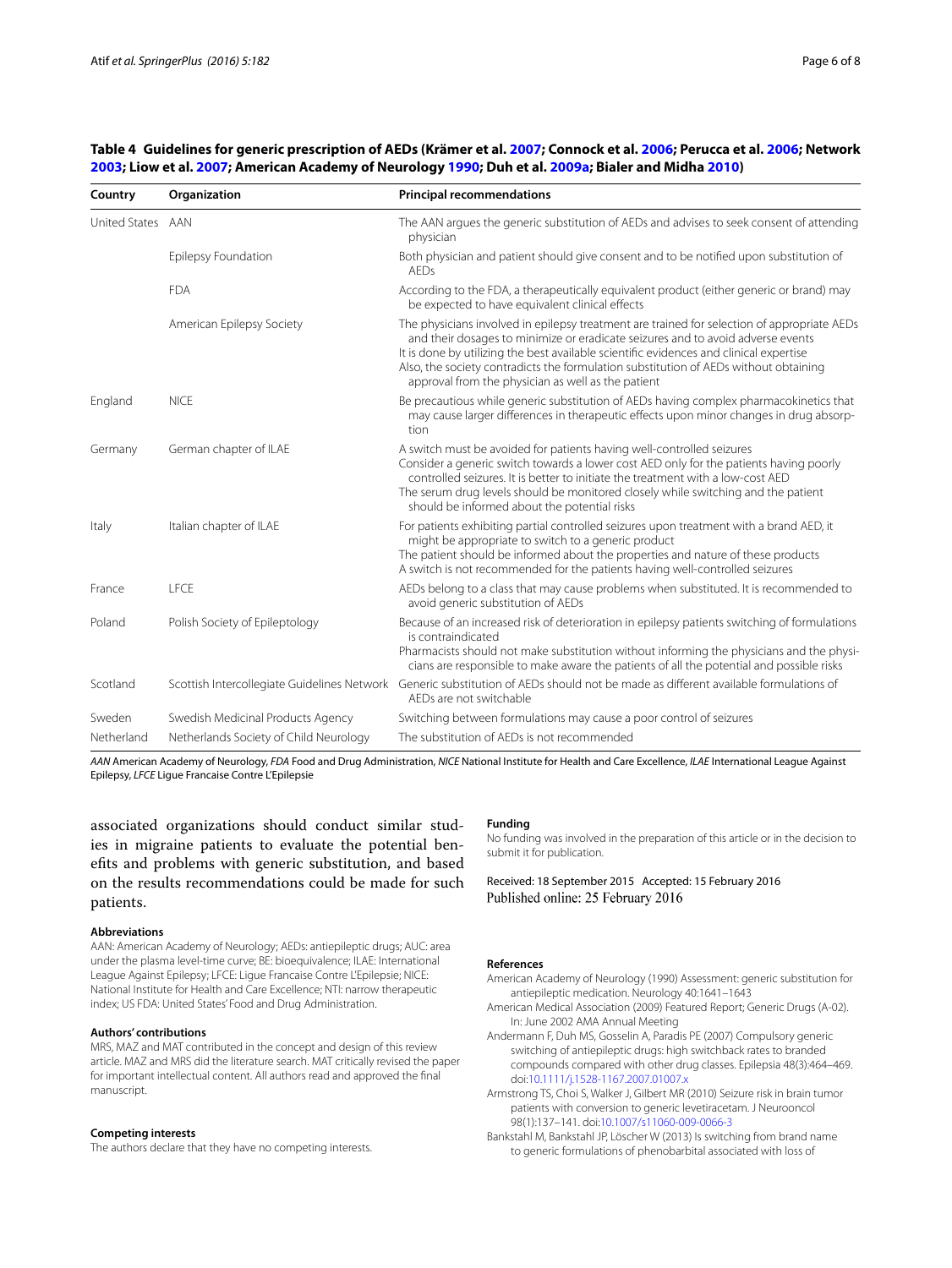antiepileptic efficacy? A pharmacokinetic study with two oral formulations (Luminal® vet, Phenoleptil®) in dogs. BMC Vet Res 9(1):202

<span id="page-6-10"></span>Bauer LA, Harris C, Wilensky AJ, Raisys VA, Levy RH (1982) Ethosuximide kinetics: possible interaction with valproic acid. Clin Pharmacol Ther 31(6):741–745

<span id="page-6-13"></span>Berg MJ, Gross RA, Tomaszewski KJ, Zingaro WM, Haskins LS (2008) Generic substitution in the treatment of epilepsy: case evidence of breakthrough seizures. Neurology 71(7):525–530. doi:[10.1212/01.](http://dx.doi.org/10.1212/01.wnl.0000319958.37502.8e) [wnl.0000319958.37502.8e](http://dx.doi.org/10.1212/01.wnl.0000319958.37502.8e)

<span id="page-6-0"></span>Bialer M, Midha KK (2010) Generic products of antiepileptic drugs: a perspective on bioequivalence and interchangeability. Epilepsia 51(6):941–950. doi:[10.1111/j.1528-1167.2010.02573.x](http://dx.doi.org/10.1111/j.1528-1167.2010.02573.x)

<span id="page-6-35"></span>Borgheini G (2003) The bioequivalence and therapeutic efficacy of generic versus brand-name psychoative drugs. Clin Ther 25(6):1578–1592

<span id="page-6-39"></span>Browne TR, Holmes GL (2001) Epilepsy. N Engl J Med 344(15):1145–1151. doi:[10.1056/NEJM200104123441507](http://dx.doi.org/10.1056/NEJM200104123441507)

<span id="page-6-25"></span>Chaluvadi S, Chiang S, Tran L, Goldsmith CE, Friedman DE (2011) Clinical experience with generic levetiracetam in people with epilepsy. Epilepsia 52(4):810–815. doi:[10.1111/j.1528-1167.2011.03025.x](http://dx.doi.org/10.1111/j.1528-1167.2011.03025.x)

<span id="page-6-21"></span>Chen SS, Allen J, Oxley J, Richens A (1982) Comparative bioavailability of phenytoin from generic formulations in the United Kingdom. Epilepsia 23(2):149–152

- <span id="page-6-32"></span>Chenu F, Batten LA, Zernig G, Ladstaetter E, Hebert C, Blier P (2009) Comparison of pharmacokinetic profiles of brand-name and generic formulations of citalopram and venlafaxine: a crossover study. J Clin Psychiatry 70(7):958–966
- <span id="page-6-41"></span>Chiossi L, Negro A, Capi M, Lionetto L, Martelletti P (2014) Sodium channel antagonists for the treatment of migraine. Expert Opin Pharmacother 15(12):1697–1706
- <span id="page-6-27"></span>Cook A, Bensalem-Owen M, Owens-Acey T, McKee H, Sinclair K, Fakhoury T (2009) Pharmacokinetic variations and impact on seizures after brand to generic substitution of oxcarbazepine in adults with epilepsy. In: Epilepsia. Wiley-Blackwell Publishing, Inc Commerce Place, 350 Main St, Malden, 02148, MA, USA, pp 111–111
- <span id="page-6-40"></span>Crawford P (2002) Interactions between antiepileptic drugs and hormonal contraception. CNS Drugs 16(4):263–272
- <span id="page-6-7"></span>Crawford P, Feely M, Guberman A, Kramer G (2006) Are there potential problems with generic substitution of antiepileptic drugs?: a review of issues. Seizure 15(3):165–176
- <span id="page-6-43"></span>Connock M, Frew E, Evans BW, Bryan S, Cummins C, Fry-Smith A, Li Wan Po A, Sandercock J (2006) The clinical effectiveness and cost-effectiveness of newer drugs for children with epilepsy. A systematic review. Health Technol Assess 10(7). doi:[10.3310/hta10070](http://dx.doi.org/10.3310/hta10070)
- <span id="page-6-46"></span>Duh MS, Cahill KE, Paradis PE, Cremieux PY, Greenberg PE (2009a) The economic implications of generic substitution of antiepileptic drugs: a review of recent evidence. Expert Opin Pharmacother 10(14):2317–2328. doi:[10.1517/14656560903140525](http://dx.doi.org/10.1517/14656560903140525)
- <span id="page-6-26"></span>Duh MS, Paradis PE, Latremouille-Viau D, Greenberg PE, Lee SP, Durkin MB, Wan GJ, Rupnow MF, LeLorier J (2009b) The risks and costs of multiple-generic substitution of topiramate. Neurology 72(24):2122–2129. doi:[10.1212/](http://dx.doi.org/10.1212/WNL.0b013e3181aa5300) [WNL.0b013e3181aa5300](http://dx.doi.org/10.1212/WNL.0b013e3181aa5300)
- <span id="page-6-33"></span>FDA (2003) Guidance for industry: bioavailability and bioequivalence studies for orally administered drug products—general considerations. Food and Drug Administration, Washington, DC
- <span id="page-6-24"></span>Fitzgerald CL, Jacobson MP (2011) Generic substitution of levetiracetam resulting in increased incidence of breakthrough seizures. Ann Pharmacother 45(5):e27. doi:[10.1345/aph.1P765](http://dx.doi.org/10.1345/aph.1P765)

<span id="page-6-20"></span>Garnett WR, Gilbert TD, O'Connor P (2005) Patterns of care, outcomes, and direct health plan costs of antiepileptic therapy: a pharmacoeconomic analysis of the available carbamazepine formulations. Clin Ther 27(7):1092–1103. doi:[10.1016/j.clinthera.2005.07.008](http://dx.doi.org/10.1016/j.clinthera.2005.07.008)

- <span id="page-6-5"></span>Gidal BE, Tomson T (2008) Debate: substitution of generic drugs in epilepsy: is there cause for concern? Epilepsia 49(s9):56–62
- <span id="page-6-17"></span>Gilman JT, Alvarez LA, Duchowny M (1993) Carbamazepine toxicity resulting from generic substitution. Neurology 43(12):2696–2697
- <span id="page-6-2"></span>Goldman DP, Joyce GF, Zheng Y (2007) Prescription drug cost sharing: associations with medication and medical utilization and spending and health. JAMA 298(1):61–69. doi:[10.1001/jama.298.1.61](http://dx.doi.org/10.1001/jama.298.1.61)
- <span id="page-6-29"></span>Guberman A, Corman C (2000) Generic substitution for brand name antiepileptic drugs: a survey. Can J Neurol Sci 27(1):37–43
- <span id="page-6-12"></span>Hartley R, Aleksandrowicz J, Bowmer CJ, Cawood A, Forsythe WI (1991) Dissolution and relative bioavailability of two carbamazepine preparations for children with epilepsy. J Pharm Pharmacol 43(2):117–119
- <span id="page-6-14"></span>Hartley R, Aleksandrowicz J, Ng PC, McLain B, Bowmer CJ, Forsythe WI (1990) Breakthrough seizures with generic carbamazepine: a consequence of poorer bioavailability? Br J Clin Pract 44(7):270–273

<span id="page-6-1"></span>Heaney DC, Sander JW (2007) Antiepileptic drugs: generic versus branded treatments. Lancet Neurol 6(5):465–468. doi[:10.1016/](http://dx.doi.org/10.1016/S1474-4422(07)70105-9) [S1474-4422\(07\)70105-9](http://dx.doi.org/10.1016/S1474-4422(07)70105-9)

- <span id="page-6-31"></span>Henney JE (1999) Review of generic bioequivalence studies. JAMA 282(21):1995
- <span id="page-6-16"></span>Jain K (1993) Investigation and management of loss of efficacy of an antiepileptic medication using carbamazepine as an example. J R Soc Med 86(3):133–136
- <span id="page-6-4"></span>Jobst BC, Holmes GL (2004) Prescribing antiepileptic drugs: should patients be switched on the basis of cost? CNS Drugs 18(10):617–628
- <span id="page-6-18"></span>Jumao-as A, Bella I, Craig B, Lowe J, Dasheiff RM (1989) Comparison of steady-state blood levels of two carbamazepine formulations. Epilepsia 30(1):67–70
- <span id="page-6-36"></span>Karalis V, Bialer M, Macheras P (2013) Quantitative assessment of the switchability of generic products. Eur J Pharm Sci 50(3–4):476–483. doi[:10.1016/j.](http://dx.doi.org/10.1016/j.ejps.2013.08.023) [ejps.2013.08.023](http://dx.doi.org/10.1016/j.ejps.2013.08.023)
- <span id="page-6-37"></span>Karalis V, Macheras P, Bialer M (2014) Generic products of antiepileptic drugs: a perspective on bioequivalence, bioavailability, and formulation switches using Monte Carlo simulations. CNS drugs 28(1):69–77
- <span id="page-6-30"></span>Karki L (2005) Review of FDA law related to pharmaceuticals: the Hatch–Waxman Act, regulatory amendments and implications for drug patent enforcement. J Pat Trademark Off Soc'y 87:602

<span id="page-6-3"></span>Kesselheim AS, Fischer MA, Avorn J (2006) Extensions of intellectual property rights and delayed adoption of generic drugs: effects on medicaid spending. Health Aff (Millwood) 25(6):1637–1647. doi:[10.1377/](http://dx.doi.org/10.1377/hlthaff.25.6.1637) [hlthaff.25.6.1637](http://dx.doi.org/10.1377/hlthaff.25.6.1637)

- <span id="page-6-11"></span>Koch G, Allen JP (1987) Untoward effects of generic carbamazepine therapy. Arch Neurol 44(6):578–579
- <span id="page-6-6"></span>Krämer G, Biraben A, Carreno M, Guekht A, De Haan G, Jędrzejczak J, Josephs D, Van Rijckevorsel K, Zaccara G (2007) Current approaches to the use of generic antiepileptic drugs. Epilepsy Behav 11(1):46–52
- <span id="page-6-42"></span>Lamy PP (1986) Generic equivalents: issues and concerns. J Clin Pharmacol 26(5):309–316

<span id="page-6-23"></span>Levine J, Chengappa KN, Parepally H (2000) Side effect profile of entericcoated divalproex sodium versus valproic acid. J Clin Psychiatry 61(9):680–681

- <span id="page-6-45"></span>Liow K, Barkley GL, Pollard JR, Harden CL, Bazil CW, American Academy of Neurology (2007) Position statement on the coverage of anticonvulsant drugs for the treatment of epilepsy. Neurology 68(16):1249–1250. doi[:10.1212/01.](http://dx.doi.org/10.1212/01.wnl.0000259400.30539.cc) [wnl.0000259400.30539.cc](http://dx.doi.org/10.1212/01.wnl.0000259400.30539.cc)
- <span id="page-6-8"></span>Majkowski J, Lason W, Daniel W (2004) Brand-name and generic drugs in the treatment of epilepsy: biopharmaceutical, pharmacological, clinical and economic problems. Epileptologia 12:365–389

<span id="page-6-28"></span>Makus KG, McCormick J (2007) Identification of adverse reactions that can occur on substitution of generic for branded lamotrigine in patients with epilepsy. Clin Ther 29(2):334–341

<span id="page-6-22"></span>Margolese HC, Wolf Y, Desmarais JE, Beauclair L (2010) Loss of response after switching from brand name to generic formulations: three cases and a discussion of key clinical considerations when switching. Int Clin Psychopharmacol 25(3):180–182

<span id="page-6-38"></span>Meredith P (2003) Bioequivalence and other unresolved issues in generic drug substitution. Clin Ther 25(11):2875–2890

<span id="page-6-15"></span>Meyer MC, Straughn AB, Jarvi EJ, Wood GC, Pelsor FR, Shah VP (1992) The bioinequivalence of carbamazepine tablets with a history of clinical failures. Pharm Res 9(12):1612–1616

<span id="page-6-34"></span>Midha KK, McKay G (2009) Bioequivalence; its history, practice, and future. AAPS J 11(4):664–670. doi[:10.1208/s12248-009-9142-z](http://dx.doi.org/10.1208/s12248-009-9142-z)

<span id="page-6-9"></span>Morselli PL, Franco-Morselli R (1980) Clinical pharmacokinetics of antiepileptic drugs in adults. Pharmacol Ther 10(1):65–101

<span id="page-6-44"></span>Network SIG (2003) Diagnosis and management of epilepsy in adults. A national clinical guideline. Guideline No. 70. Edinburgh. SIGN

<span id="page-6-19"></span>Neuvonen PJ (1985) Bioavailability and central side effects of different carbamazepine tablets. Int J Clin Pharmacol Ther Toxicol 23(4):226–232